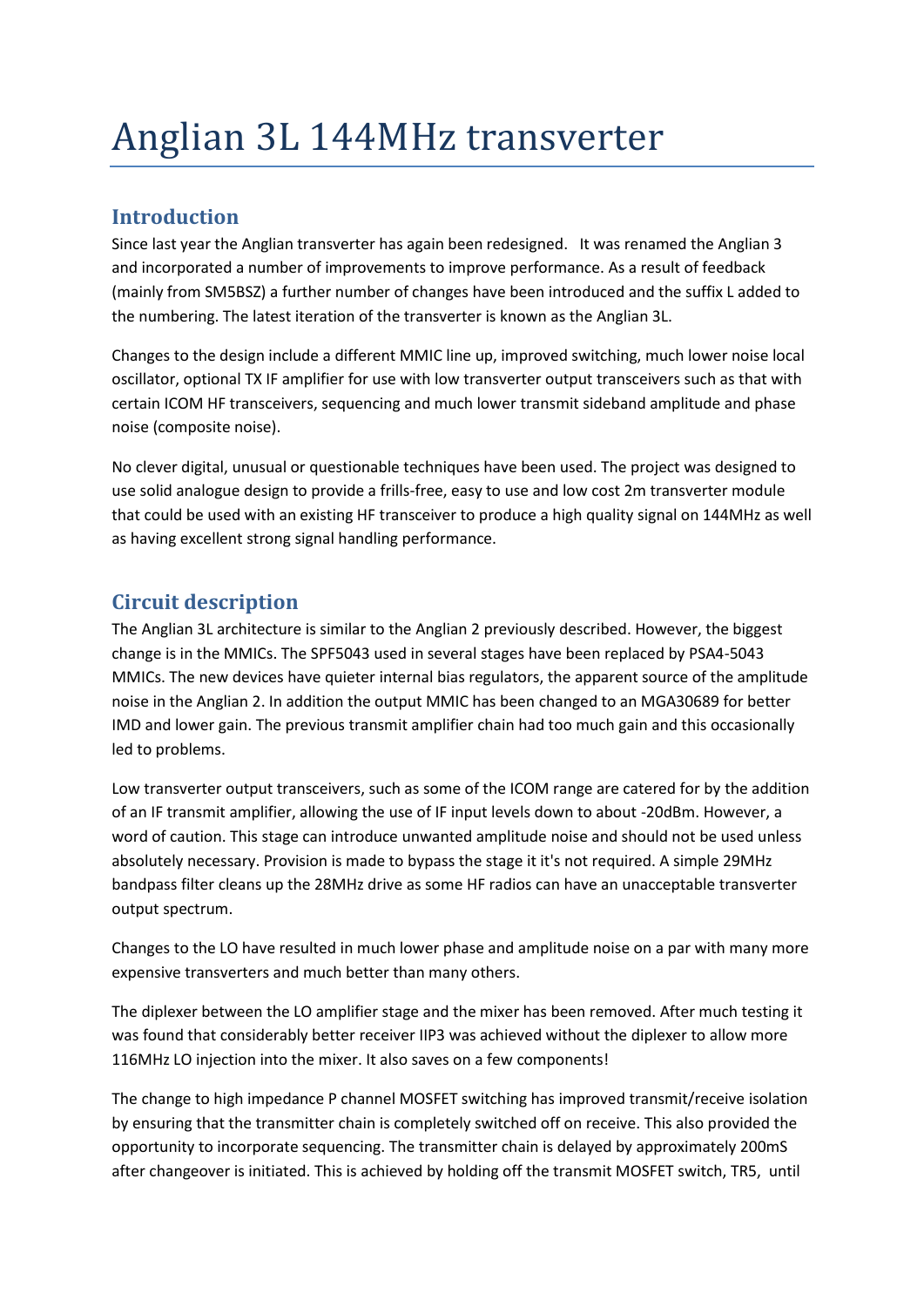C64 has discharged through R32. C32 quickly recharges via diode D2 when switching back to receive. LED indicators are fitted to the board to indicate switching.

TR6 MOSFET provides an 'earth on transmit' output that can drive a small relay to +12v or +28V as required, or can enable an external linear amplifier.

The LO can be simply locked to an external high stability 116MHz source at a level between -6 and +3dBm by injection locking. This is a simple method, but highly effective.

| Parameter                                      | Performance                            |
|------------------------------------------------|----------------------------------------|
| Receive converter                              |                                        |
| Noise figure                                   | $1.6 - 1.8$ dB                         |
| Gain                                           | 25-26dB                                |
| Input third order intercept (IIP3)             | Better than OdBm                       |
| Image rejection (88MHz)                        | >70dB                                  |
| LO composite noise                             | Better than -150dBc/Hz at 20kHz offset |
| <b>Transmit converter</b>                      |                                        |
| Power output (Saturated/P1dB)                  | $+22/+20dBm$                           |
| Transmit gain                                  | 20dB (35dB with optional TX IF stage)  |
| 28MHz Drive required for +20dBm 144MHz         | 0dBm (-15dBm with IF amplifier)        |
| output                                         |                                        |
| Harmonic output (2nd/3rd/higher) at saturation | -40dBc/-50dBc/<-60dBc                  |
| Image frequency output suppression             | >70dBc                                 |
| LO suppression                                 | >70dBc                                 |
| Transmit sideband noise                        | Better than -140dBc/Hz at 20kHz offset |

*Table 1 Anglian 3L performance*

### **Construction**

The double layer PCB is used to mount the 150 or so SMD parts. Tuneable coils L14,L15,L16L20, L21 and L22, together with the fifth overtone 116MHz crystal are mounted on the ground-plane side of the PCB.

A standard size tinplate box is used to house the PCB by seam soldering it into the box as shown on my web page www.g4ddk.com

Feed-through capacitors bring power and PTT into the box and take EOT and +5V on transmit out.

SMA connectors are used for both IF connections and RF connectors.

It is also possible to mount the PCB into a larger box using the four M3 holes provided in the PCB.

### **Alignment**

Alignment is simple and consists of ensuring that the crystal oscillator is aligned and, by temporarily removing R14, at a level of +20dBm. It should achieve this level quite readily and is the secret to the excellent strong signal performance of the Anglian 3L. Replace R14 after making the measurement.

Connect a 28MHz receiver to the receive IF port and tune L14 to L16 for maximum noise. Tune L20 for best signal to noise on a weak signal. The adjustment is quite broad.